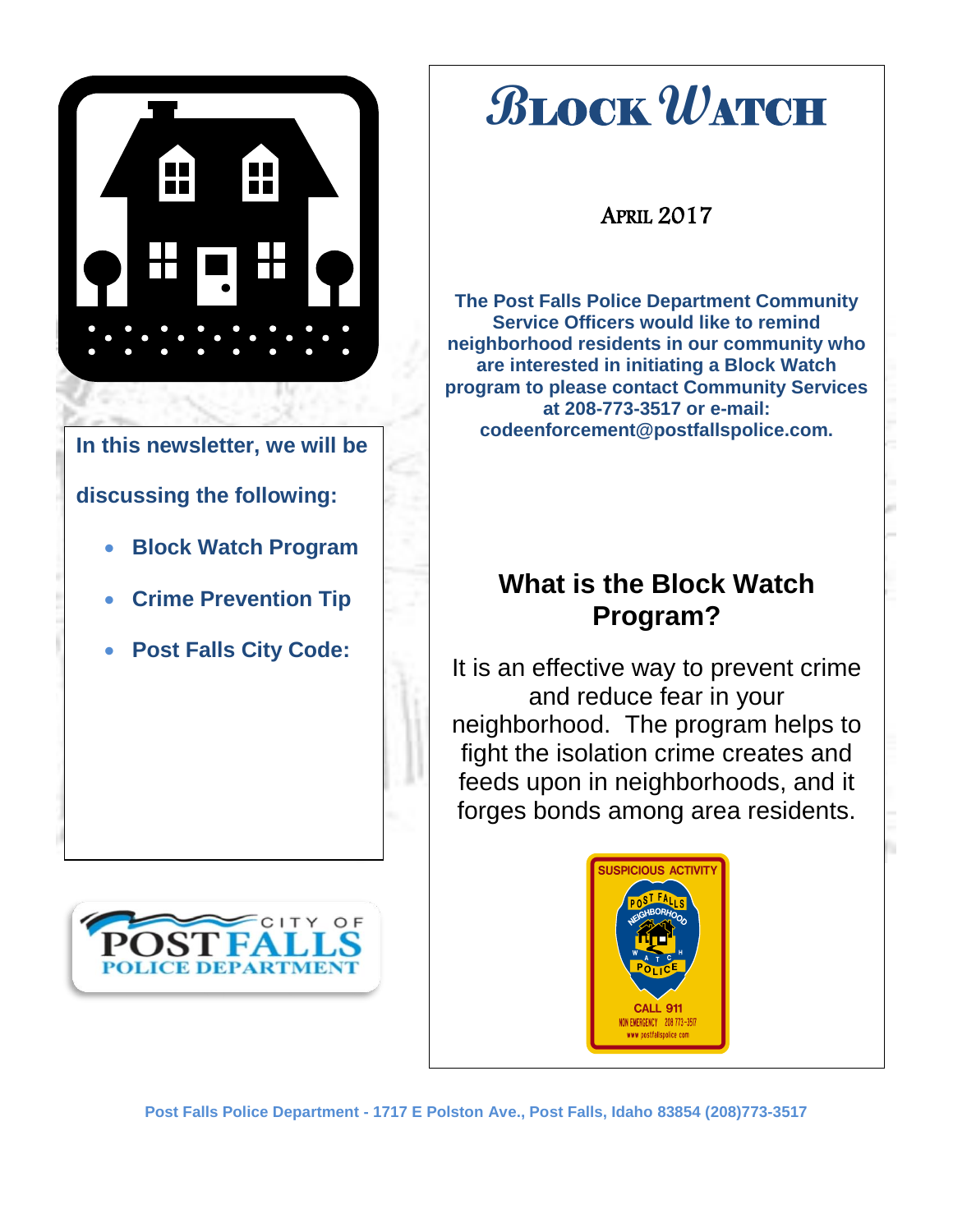# **Crime Prevention Tip**

# **Protecting Your Property:**

With warmer weather and longer days now upon us, it's important to remember a few extra steps to protect your property.

#### **Vehicle:**

- 1. Always lock your vehicle and keep all windows up when not in operation.
- 2. Do not leave valuables in plain sight.
- 3. During night time hours, park in well lit areas.

#### **Homes:**

ł

- 1. Keep all doors locked, even if you are inside.
- 2. Make sure all doors and windows are secure before leaving.
- 3. It is suggested to leave a light on and the radio or television on when you are not at home.
- 4. Use the peep hole or look out a window before answering the door.
- 5. Leaving on outside lights at night will make it more of a deterrent for a thief to approach your residence.

6. If leaving for a vacation, have your mail and paper deliveries placed on hold while you are gone, and contact the Post Falls Police Department to set up a vacation check.



#### **Reminder Idaho Statue 49-948 Restrictions as to tire equipment**

Motor vehicles, trailers and semitrailers with tires having built-in studs are prohibited on public highways between the dates of May 1 and September 30 annually. **(The use of studded tires is legal from Oct. 1 through April 30)**